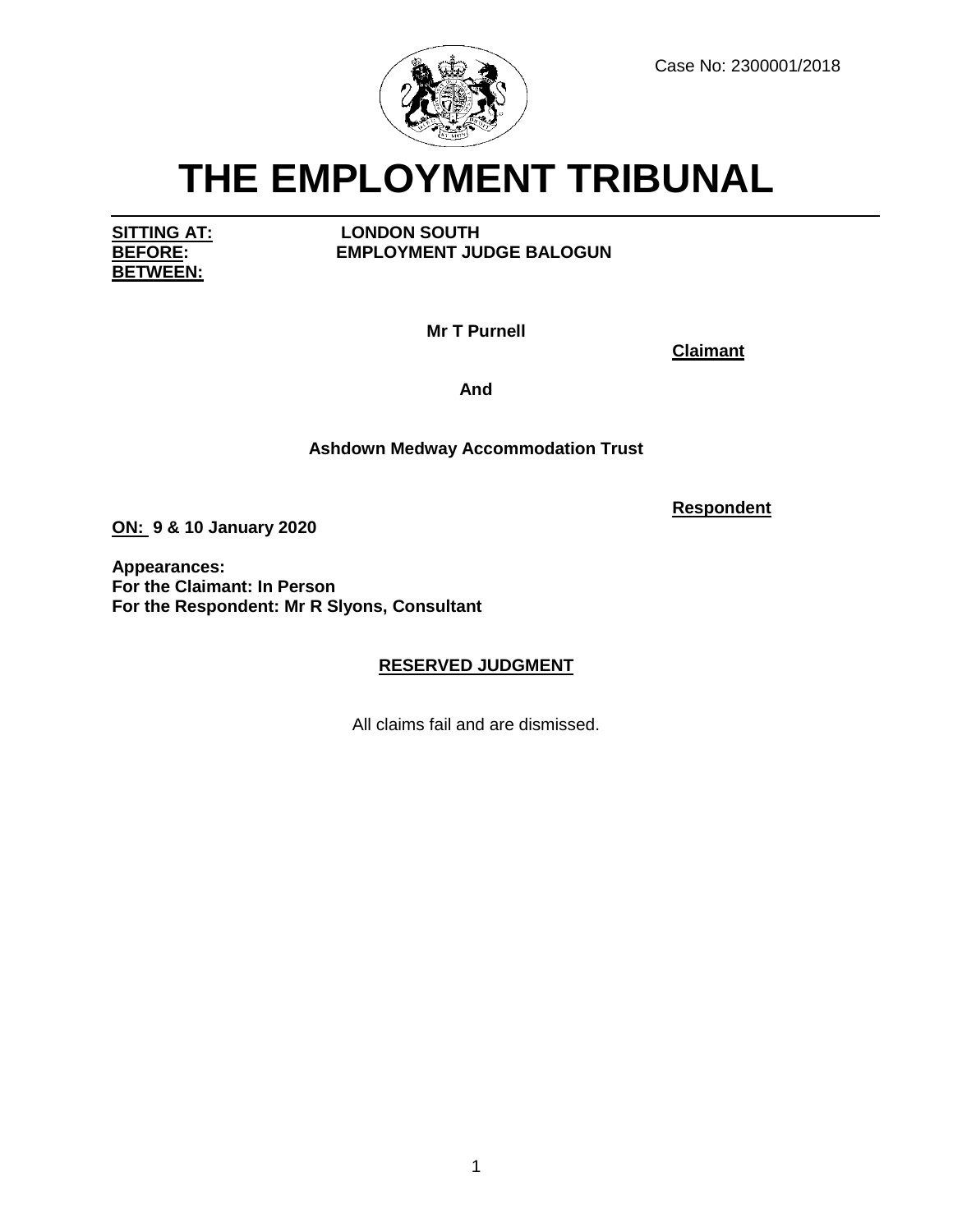# **REASONS**

- 1. By a claim form presented on 31 December 2017, the claimant complains of automatic unfair dismissal pursuant to sections 103A and 100 of the Employment Rights Act 1996 (ERA). All claims are resisted by the Respondent.
- 2. I heard evidence from the claimant. On behalf of the respondent I heard from Rebecca Hutley (RH) HR Manager; Liam Breen (LB) Front Office and Allocations Manager; Jody Geddes (JG) Senior Manager, Operations; George Crozer (GC), Board Member and Dan Hill (DH), Senior Manager, Core Operations and External Relations.
- 3. There was a joint bundle, although the claimant produced a separate bundle in addition. Also, a number of ad hoc documents were handed up during the hearing. References in square brackets in the judgment are to pages from the joint bundle, unless otherwise stated.

#### Claims and Issues

4. The claimant's allegations are set out at paragraph 1 of the case management order of Employment Judge Andrews of 30.11.18 [41] and the agreed issues for the tribunal to determine are set out in the respondent's email to the claimant of 15.2.19 [41J-K]. These are referred to more specifically in my conclusions.

#### The Law

- 5. Section 103A ERA provides that an employee who is dismissed shall be regarded as unfairly dismissed if the reason, (or if more than one, the principal reason) for the dismissal is that the employee made a protected disclosure.
- 6. Section 43B provides that a qualifying disclosure means any disclosure of information which, in the reasonable belief of the worker making the disclosure, is made in the public interest and tends to show one or more of the matters listed in paragraphs (a)- (f). (The Claimant relies on (d) – **"***that the health or safety of any individual has been, is being or is likely to be endangered"*)
- 7. Section 100 ERA provides that an employee who is dismissed shall be regarded as unfairly dismissed if the reason (or if more than one, the principal reason) for the dismissal was a health and safety reason falling within one or more of paragraphs (a)- (e).
- 8. The claimant relies on paragraphs:

c) …… *that he brought to his employer's attention, by reasonable means, circumstances connected with his work which he reasonably believed were harmful or potentially harmful to health or safety*; **and**

(e)…..*in circumstances of danger which the employee reasonably believed to be serious and imminent, he took (or proposed to take) appropriate steps to protect himself or other persons from the danger*.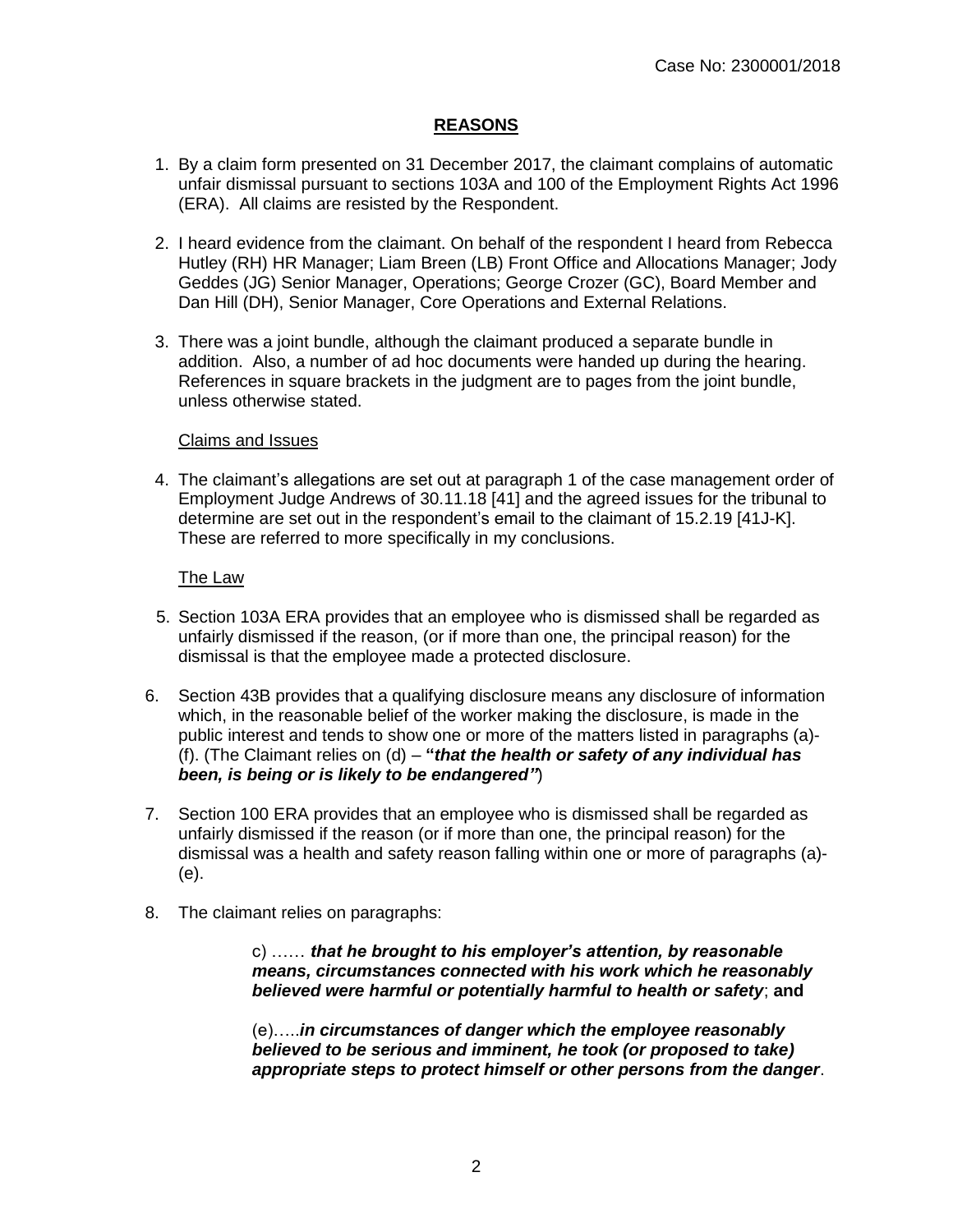# Findings of Fact

- 1. The respondent is a homelessness charity based in Medway. It was set up to support vulnerable homeless people and those at risk of homelessness. The claimant was employed by the respondent as a Property Maintenance Manager from 15.5.17 until 4.10.17, when he was dismissed. The claimant was line managed by JG.
- 2. Part of the support provided to homeless people by the respondent is a licence to occupy one of a number of properties it manages in and around Chatham. One of the conditions of the licence is that any article that can be used as or is perceived as an offensive weapon must be handed in. The types of items are various and range from real weapons, such as knives, ceremonial swords, machetes, to perceived ones; such as crutches, golf clubs, pieces of wood, tools. The confiscated items were placed in a basement in boxes or, in the case of larger items, propped up in a corner on the ground. The basement was secured behind a digitally locked door, with only DBS checked staff having access. If an illegal weapon, such as a firearm was confiscated, the police would be informed and would either advise the respondent or attend and remove the item.
- 3. On 27.9.17, the claimant asked DH, Senior Manager; Core Operations and External Relations, to accompany him to the basement. once there, the claimant asked DH what happened to the confiscated weapons and was told about the procedure of contacting the police, as described above, and that this was the responsibility of LB, Manager. The claimant said that he wanted to build a workbench in the basement to place tools on and asked if he could remove the weapons. DH was happy for him to do so but suggested he speak to LB first.
- 4. That same day, the claimant went to see LB and told him that he would be removing the weapons from the basement, to which LB responded, that it was for the police to do. It so happened that the police were on the premises later that day, dealing with a completely separate matter. This prompted the claimant to return to LB and insist quite intensely (accordingly to LB) that he ask the police there and then to remove the weapons, which LB refused to do.
- 5. The encounter with LB prompted the claimant to complain to JG, his line manager, the next day, 28.9.17. This conversation is important as it is on this occasion that the claimant claims he made the protected disclosures giving rise to his claims. A file note of the conversation was prepared by JG later that day and is at pages 89-90 of the bundle. Having initially told the Tribunal that the note was a fairly accurate account of what took place, the claimant then backtracked when his oral evidence conflicted with the written record, claiming that the notes had been fabricated after the event. However, based on the evidence of JG and DH, who was also present at the meeting, at the claimant's request, I find that the note is accurate. The claimant relayed his conversation with LB and in doing so said that he was worried about weapons in the cellar and about staff safety. He told JG that when he informed LB that DH had given him permission to remove the weapons, LB had sworn at him in front of other staff saying that it was his f\*\*\*\*ing office and it was f\*\*\* all to do with DH. However, when the claimant was asked in cross examination whether LB had sworn at him he replied: "*He never swore at me once. He was always polite*". LB also denied swearing, which leads me to conclude that the account of events given by the claimant to JG was not entirely true.
- 6. The Claimant was unhappy with JG's response. JG told the Claimant that LB had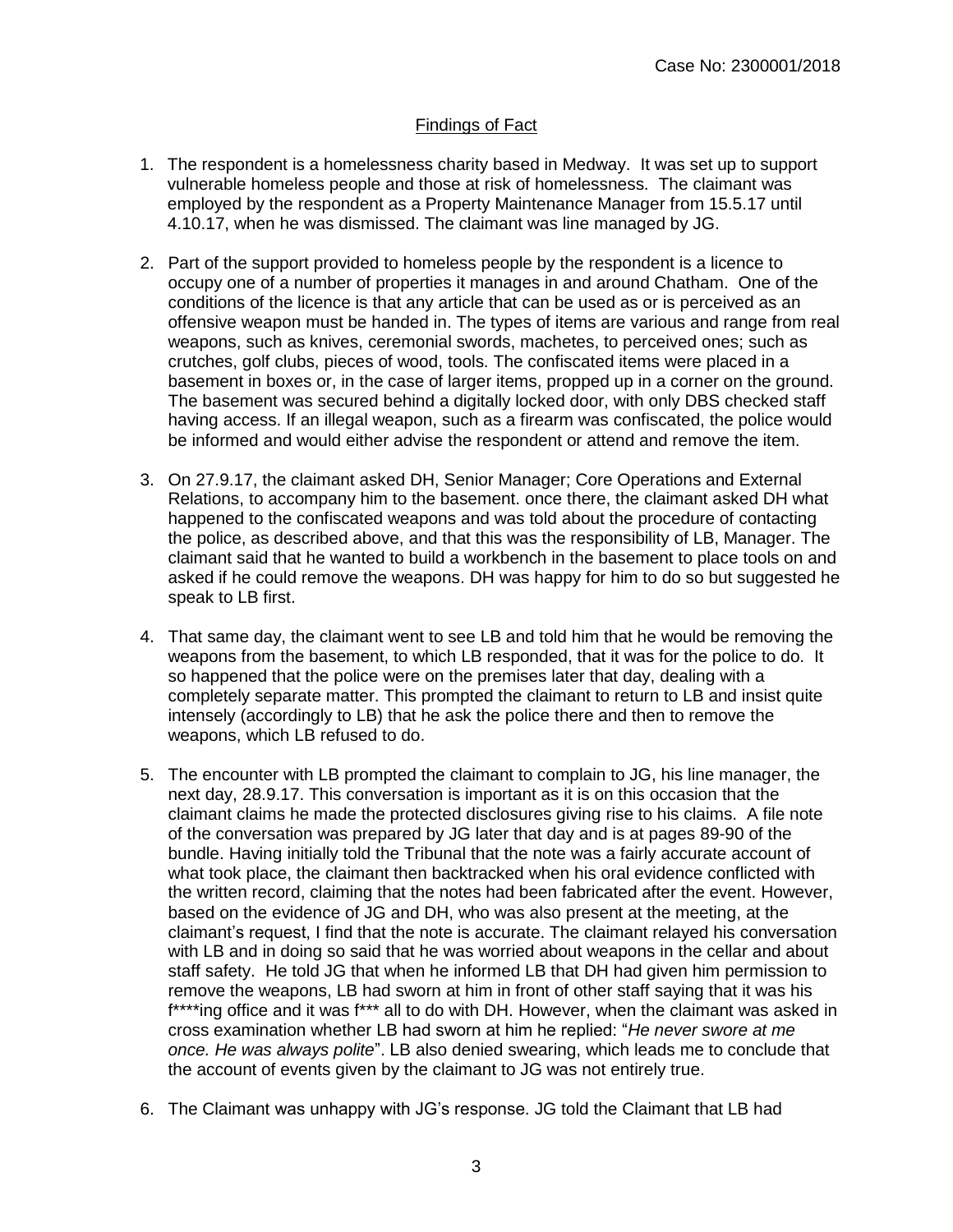already made her aware of the matter and went on to defend his actions. JG also suggested to the claimant that by telling DH what LB had allegedly said about him, he was trying to cause discord between them. The claimant describes the meeting as heated and afterwards sent an email to RH, HR Manager, complaining about JG's conduct, which he described as highly disrespectful, very unprofessional and rude [90- 91]

- 7. As it was obvious to JG that the claimant was still angry about their encounter, she arranged a "clear the air" meeting with him later that day and asked RH to be present. During the meeting, they both aired their dissatisfaction with the way the earlier meeting had gone. JG said that she apologised to the claimant at the meeting though he denies that this was the case. However, looking at the respondent's file note of the meeting, I prefer JG's evidence on this and find that there was an apology. [91-93] Although at the end of the meeting JG treated the matter as closed, that was not the claimant's view and the following day he raised a formal grievance against her. [95-96 & 98-99]
- 8. JG told the Tribunal that managing the claimant was challenging from the outset. She described him as having a complete lack of social etiquette e.g. walking into a room without knocking; talking over her or ignoring her and addressing remarks or queries to her male colleague, DH instead; a constant need to be right and for his issues to take precedence over everything else etc. Similar observations of the claimant were made by other respondent witnesses, with repeated references to his red face – indicating his level of anger. JG said that she put up with these things because the claimant was good at his job. Although I make no finding as to whether those observations of the claimant were justified, I am satisfied that they represent the genuinely held views of the witnesses.
- 9. JG describes in evidence arriving at the office on 29.9.17 and being confronted with the claimant, "*red faced and taciturn*". She said that when she opened the door the claimant walked straight past her (without acknowledging her). She said that at this point she knew that she could no longer manage him. I accept that this was her genuine perception of the situation.
- 10. At a meeting with RH and DH later that day, JG said that the situation with the claimant was untenable and that she could no longer manage him. It was agreed between them that the claimant should be dismissed. DH expanded on this in his evidence. He said that if JG was no longer managing the claimant, it would fall on him to do so and he did not have the time to manage maintenance and to go through the coaching process that he felt the claimant needed to maintain himself within the organisation and improve his interaction with others, which DH felt was poor.
- 11. On 4.10.17, the claimant was invited to a meeting with RH and DH and was advised that he was to be dismissed with immediate effect. The reason given was a breakdown in the professional relationship between him and JG. A secondary reason given was a failure by the claimant to follow a reasonable instruction from management relating to the contacting of witnesses during the grievance investigation. However, during the course of this hearing, RH conceded that no such instruction was given, or indeed breached.
- 12. On 9.10.17, the claimant appealed against his dismissal. There were 7 grounds of appeal cited and none of them referred to the claimant having been dismissed for making a protected disclosure or raising a health and safety matter [110-111]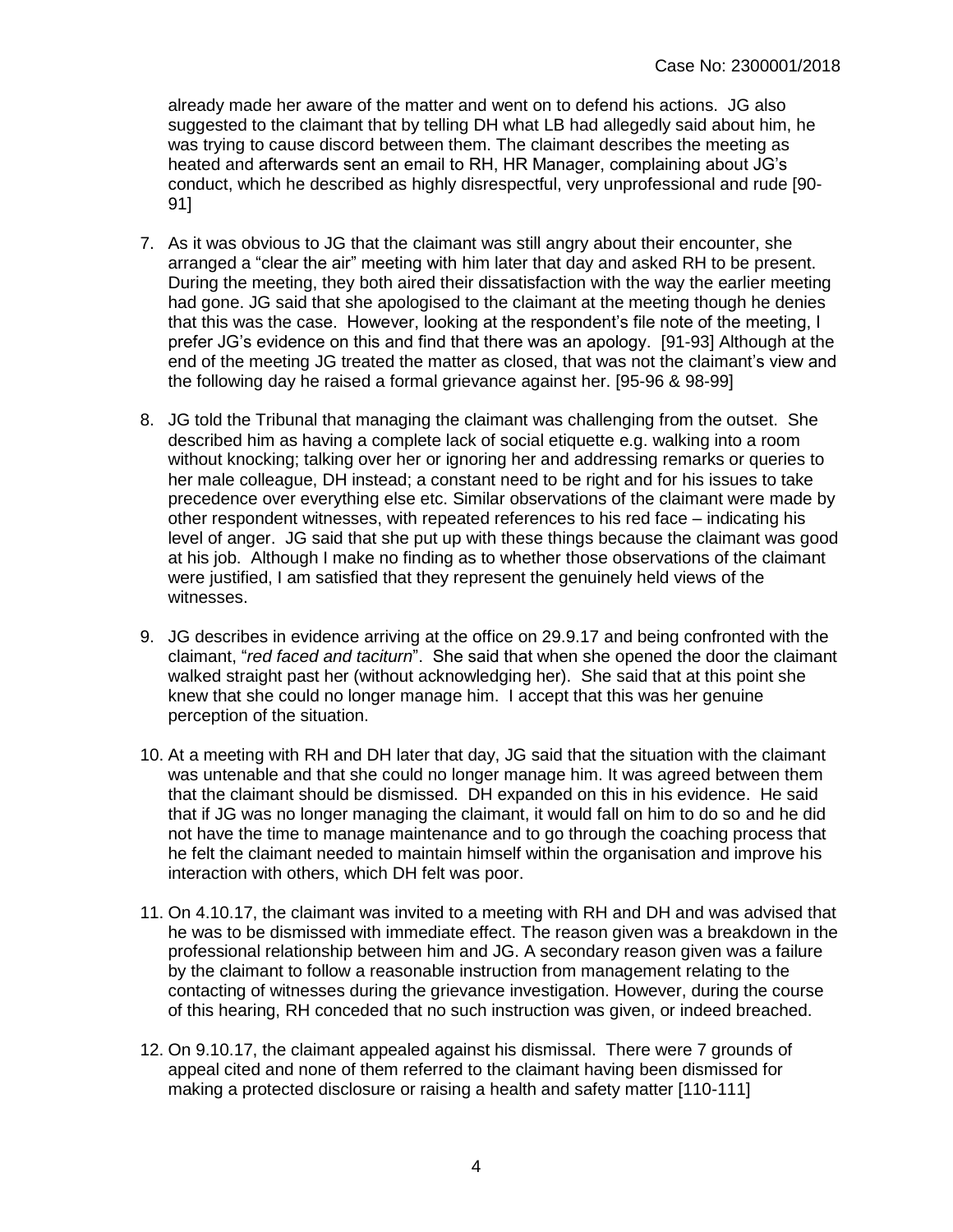- 13. The appeal was heard on 17.10.17 by GC, a Board member. The hearing was taped by the claimant and a transcript of the hearing has been provided to the Tribunal. Again, the claimant did not at any point in the appeal allege or suggest that his dismissal was because he had made protected disclosures or raised a health and safety issue. [170]
- 14. On 1.11.17, the respondent wrote to the claimant informing him that his appeal had been unsuccessful.

# **Submissions**

15. The parties made oral submissions, which I have taken into account.

# **Conclusions**

16. Having considered my findings, the submissions and the relevant law, I have reached the following conclusions on the issues:

### *Did the claimant in his provision of information to JG on 28/9/17 make a qualifying disclosure?*

- 17. The conversation referred to at paragraph 5 above comprises the alleged disclose. The detail of that conversation is contained in JG's file note [89-90]. The relevant part of the conversation relied upon is the claimant's statement that he was worried about weapons in the cellar and about staff safety. I am satisfied that the statement conveys sufficient facts and comprises information for the purposes of section 43B(1). I am also satisfied that the claimant reasonably believed the disclosure to be in the public interest and I do not accept counsel's characterisation of the claimant's concern as being about his own interests rather than the public's. His reference to staff safety suggests his concerns went beyond the personal. It is implicit in the statement itself that it tends to show that staff could come to harm (either accidentally or deliberately) from the presence of the weapons. I am satisfied from the claimant's actions before making the disclosure that he believed this to be the case. I am referring to his actions the day before the disclosure when he made enquiries about the removal of the weapons of both DH and LB.
- 18. I am therefore satisfied that the requirements of section 43B(1)(d) ERA are satisfied and that the claimant did make a qualifying disclosure.

# *Section 100 claim*

- 19. The respondent concedes and I also find that by the above disclosure, the claimant brought to the attention of his employer, by reasonable means, circumstances connected to his work which he reasonably believed were harmful or potentially harmful to health or safety. (section 100(1)(c) (ERA). The respondent's position on paragraph (e) is unclear as the claimant announced for the first time that he was relying on this provision during his closing submissions. The claimant had been asked by the respondent to confirm which provisions of section 100 he was relying upon by an email dated 15.2.19 but had not responded. [41J].
- 20. I think it would be a stretch to say that 100(1)(e) applied. Whilst the claimant had genuine concerns about the risks to staff posed by the weapons, I do not believe that he considered either himself or staff to be in serious and imminent danger. I do not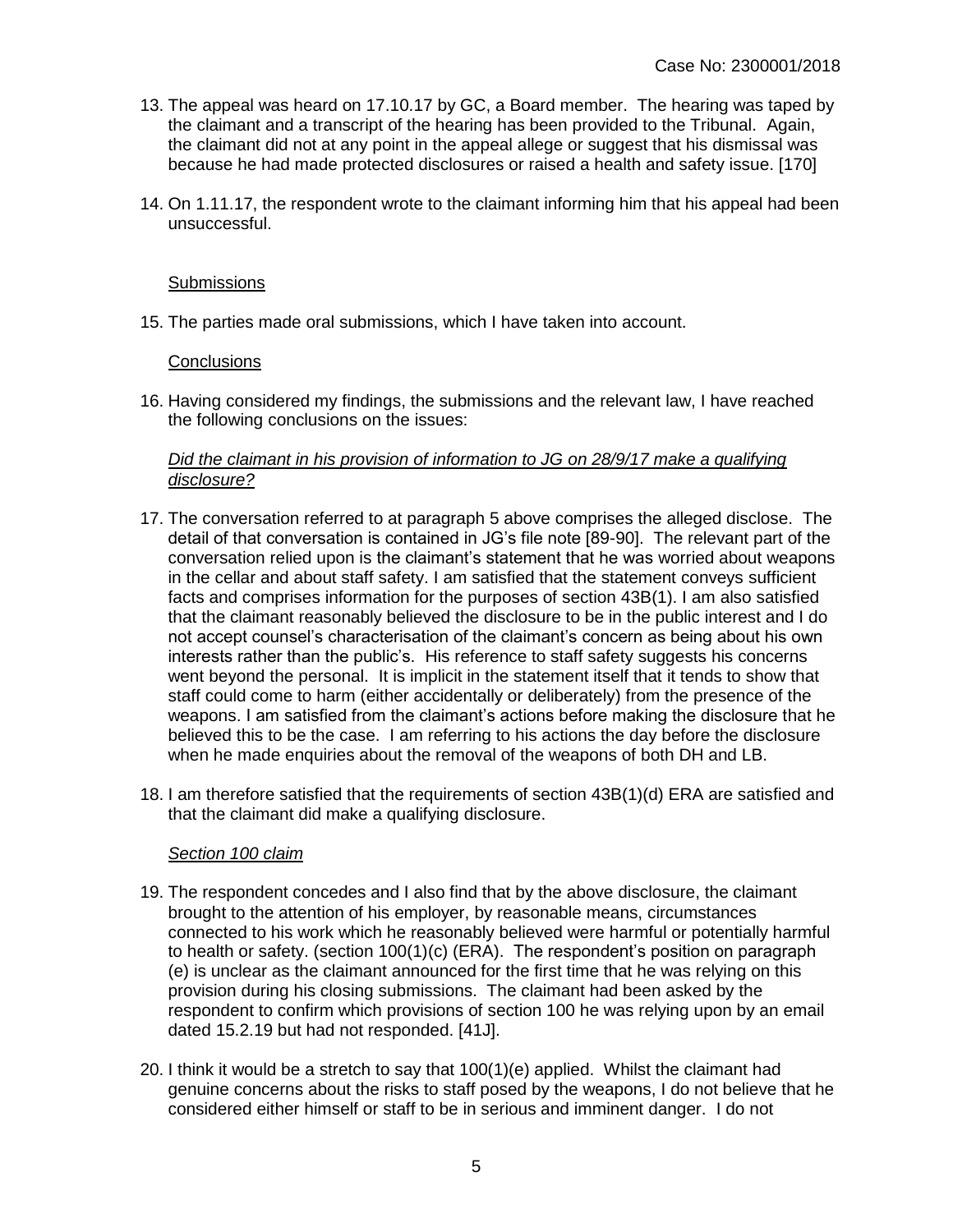consider that ( e ) is applicable.

*Was the Claimant dismissed for either of these reasons?*

- 21. As the claimant had insufficient service to bring an ordinary unfair dismissal claim, he has the evidential burden of proving that the reason for his dismissal was because of his disclosure (I use the term to refer to both statutory claims).
- 22. Coincidence of timing is often a strong indicator of causation when it comes to automatic unfair dismissal claims. In this case, the disclosure was made on 28/9/17 and the claimant was dismissed 4/10/17, less than a week later. I have therefore looked carefully to see if there are circumstances other than the disclosure that suggest a more likely reason for dismissal.
- 23. As indicated at paragraph 11 above, the respondent has conceded that there was no instruction given to the claimant regarding the contacting of grievance witnesses and therefore the secondary reason given for dismissal – failure to follow a reasonable instruction - is not made out. However, having heard from RH, I am satisfied that she genuinely believed the claimant was under such an instruction, even though it was based on an incorrect assumption. I therefore draw no adverse inference from this being cited as one of the reasons for dismissal.
- 24. From the evidence, I am satisfied that the relationship between the claimant and his line manager had broken down. Whilst the disclosure provided the backdrop for the breakdown, it was not the cause. The cause was the refusal of the claimant (as JG saw it) to accept her apology and move forward following their heated exchange, and his attitude towards her thereafter; as described at paragraph 9 above.
- 25. Once the working relationship between the claimant and his line manager had irretrievably broken down, and in the absence of a viable alternative line manager, it was inevitable that dismissal would follow.
- 26. The respondent's witnesses gave evidence about their view of the claimant's general attitude and personality citing a number of examples. (para. 8). Whilst this was not a direct reason for the dismissal, I find that it was a significant factor in the respondent's conclusion that the working relationship could not be repaired.
- 27. I also don't believe that the claimant considered his dismissal to be because of his disclosure or his reports about health and safety as he made no reference to these in his letter of appeal against dismissal despite having consulted with a solicitor about his dismissal. When I asked the claimant why he thought he was dismissed for these reasons, he said it was the only reason he could think of – not a particularly compelling argument.
- 28. In conclusion, I find that the claimant has not shown that his dismissal was automatically unfair. His claims therefore fail and are dismissed.